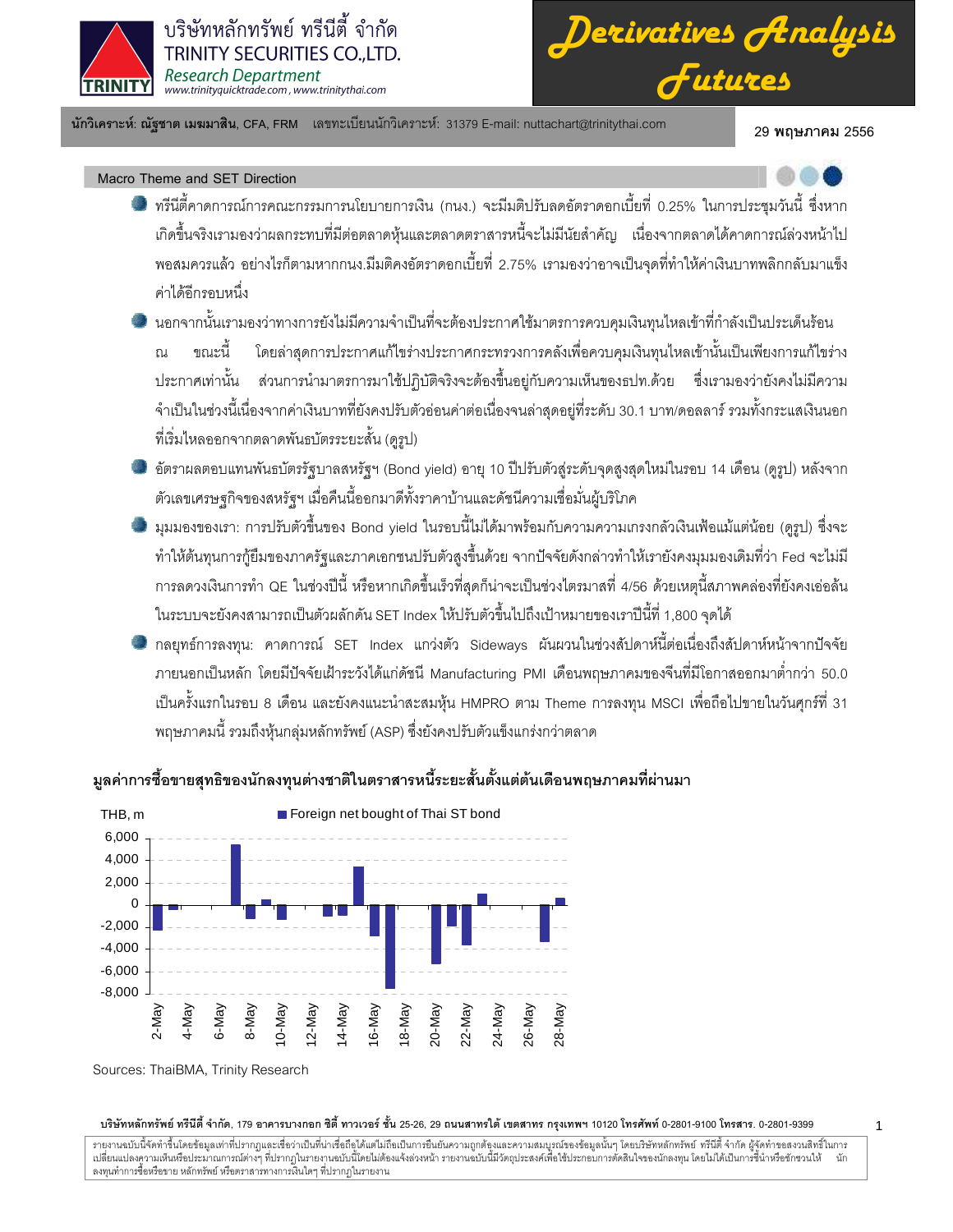



 $\overline{2}$ 

# ้อัตราผลตอบแทนพันธบัตรรัฐบาลสหรัฐฯอายุ 10 ปีล่าสุด



Source: Bloomberg

# ระดับเงินเฟ้อคาดการณ์ 10 ปีข้างหน้าของสหรัฐฯ



Source: Bloomberg

#### ี บริษัทหลักทรัพย์ ทรีนีตี้ จำกัด, 179 อาคารบางกอก ซิตี้ ทาวเวอร์ ชั้น 25-26, 29 ถนนสาทรได้ เขตสาทร กรุงเทพฯ 10120 โทรศัพท์ 0-2801-9100 โทรสาร. 0-2801-9399

รายงานฉบับนี้จัดทำขึ้นโดยข้อมูลเท่าที่ปรากฏและเชื่อว่าเป็นที่น่าเชื่อถือได้แต่ไม่ถือเป็นการยืนยันความถูกต้องและความสมบูรณ์ของข้อมูลนั้นๆ โดยบริษัทหลักทรัพย์ ทรีนีดี้ จำกัด ผู้จัดทำขอสงวนสิทธิ์ในการ ้าเขาแบบอาการในทรับประมาณการณ์ต่างๆ ที่ปรากฏในรายงานขณะนี้เพื่อแจ้งล่วงหน้า รายงานขณะนี้และการและการเขาแบบอาการ<br>เปลี่ยนแปลงความเห็นหรือประมาณการณ์ต่างๆ ที่ปรากฏในรายงานขณะนี้จะไม่ต้องแจ้งล่วงหน้า รายงานขณะนี้ที่สำคัญประกอ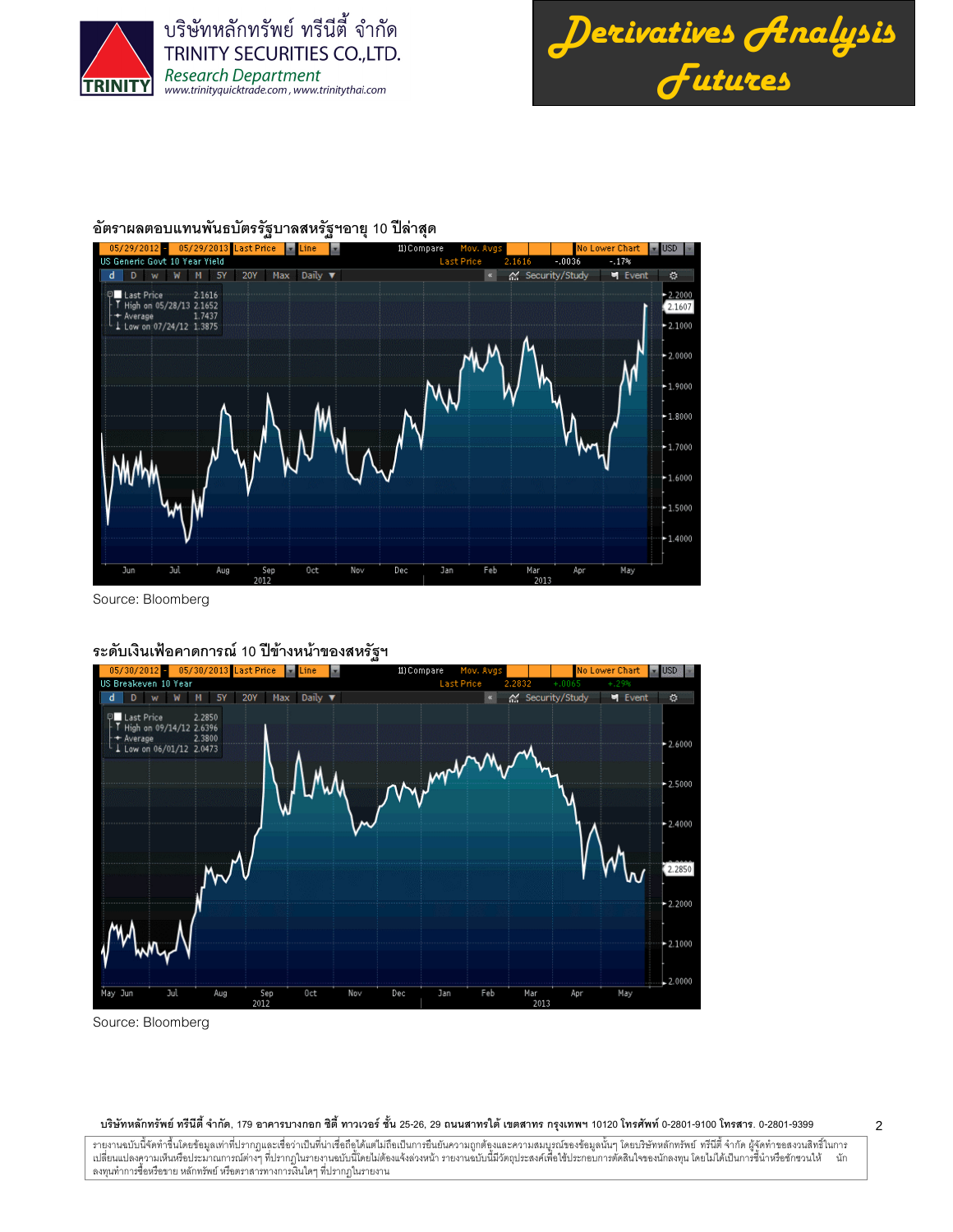



#### สรุปตลาด SET50 Index Futures

|        |         | <b>Price</b> |         |              | <b>Settlement Price</b> |               | <b>Volume</b> | <b>Open</b><br><b>Interest</b> |
|--------|---------|--------------|---------|--------------|-------------------------|---------------|---------------|--------------------------------|
|        | Open    | <b>High</b>  | Low     | <b>Prior</b> | Last                    | <b>Change</b> |               |                                |
| S50K13 | 1.049.4 | 1.074.5      | 1.048.7 | 1.049.5      | 1.073.3                 | 24.1          | 208           | 190                            |
| S50M13 | 1.052.0 | 1.076.8      | 1.050.5 | 1.051.3      | 1.075.8                 | 24.5          | 22.803        | 33,463                         |
| S50N13 | 1.064.0 | 1.064.0      | 1.064.0 | 1.049.2      | 1.064.0                 | 24.1          |               |                                |
| S50U13 | 1.049.0 | 1.075.0      | 1.049.0 | 1,049.9      | 1.074.3                 | 24.6          | 1.575         | 3,690                          |
| S50Z13 | 1.052.9 | 1,077.3      | 1.052.1 | 1,051.7      | 1.075.2                 | 24.5          | 140           | 645                            |
| S50H14 | 1.054.9 | 1.054.9      | 1.054.9 | 1,050.1      | 1,054.9                 | 18.9          |               | 68                             |

#### สรุปตลาด Currency Futures

|                    |             | <b>Price</b> |            |              | <b>Settlement Price</b> |               | <b>Volume</b> | <b>Open</b><br><b>Interest</b> |  |
|--------------------|-------------|--------------|------------|--------------|-------------------------|---------------|---------------|--------------------------------|--|
|                    | <b>Open</b> | <b>High</b>  | <b>Low</b> | <b>Prior</b> | Last                    | <b>Change</b> |               |                                |  |
| USDK13             | 29.9        | 30.0         | 29.9       | 29.9         | 30.0                    | 0.11          | 192           | 662                            |  |
| USDM <sub>13</sub> | 30.0        | 30.1         | 30.0       | 29.9         | 30.1                    | 0.17          | 500           | 8.273                          |  |
| USDN13             | 30.1        | 30.1         | 30.1       | 30.0         | 30.1                    | 0.12          |               | 160                            |  |
| USDU13             | 30.1        | 30.2         | 30.1       | 30.1         | 30.2                    | 0.12          | 46            | 4.006                          |  |

# ี สรุปยอดขี้อขายสุทธิ Futures ตามประเภทนักลงทุน (สัญญา)

|                             |       | <b>Foreign</b> | <b>Institution</b> |        |              |            | Local  |              |            |  |
|-----------------------------|-------|----------------|--------------------|--------|--------------|------------|--------|--------------|------------|--|
|                             | Long  | <b>Short</b>   | <b>Net</b>         | Long   | <b>Short</b> | <b>Net</b> | Long   | <b>Short</b> | <b>Net</b> |  |
| <b>SET50 Index Futures</b>  | 2.567 | 2.720          | $-153$             | 7.929  | 8.380        | $-451$     | 14.232 | 13.628       | 604        |  |
| <b>Energy Futures</b>       | 32    | 22             | 10                 | 0      | 0            | 0          | 97     | 107          | $-10$      |  |
| <b>Metal Futures</b>        | 192   | 377            | $-185$             | 1.860  | 1.717        | 143        | 1.232  | 1.190        | 42         |  |
| <b>Single Stock Futures</b> | 923   | 739            | 184                | 18.908 | 20.836       | $-1.928$   | 22.175 | 20.431       | 1,744      |  |
| <b>Currency Futures</b>     |       | 0              | $\mathbf{0}$       | 423    | 152          | 271        | 316    | 587          | $-271$     |  |

# สรุปตลาด Futures Gold & Silver & Oil Futures

|                                | <b>Price</b> |        |              |              | <b>Settlement Price</b> | <b>Volume</b> | <b>Open</b><br><b>Interest</b> |
|--------------------------------|--------------|--------|--------------|--------------|-------------------------|---------------|--------------------------------|
|                                | <b>High</b>  | Low    | <b>Close</b> | <b>Prior</b> | Change                  |               |                                |
| <b>Future Bt50</b>             |              |        |              |              |                         |               |                                |
| GFM <sub>13</sub>              | 19,850       | 19,710 | 19,740       | 19,820       | -80                     | 762           | 3,064                          |
| GFQ13                          | 19.910       | 19,800 | 19,810       | 19,880       | $-70$                   | 103           | 2,308                          |
| GFV <sub>13</sub>              | 19,990       | 19,870 | 19,880       | 19,970       | -90                     | 37            | 1,071                          |
| <b>Future Bt10</b>             |              |        |              |              |                         |               |                                |
| GF10M13                        | 19,860       | 19,700 | 19,740       | 19,830       | -90                     | 2,043         | 5,641                          |
| GF10Q13                        | 19.910       | 19,780 | 19,800       | 19,890       | -90                     | 255           | 3,468                          |
| GF10V13                        | 19,990       | 19,860 | 19,880       | 19,970       | -90                     | 83            | 1,932                          |
| SVM <sub>13</sub>              | 670          | 670    | 670          | 677          |                         | 1             | 20                             |
| SVQ <sub>13</sub>              |              |        |              | 685          |                         | 0             | 8                              |
| SVV <sub>13</sub>              |              |        | ۰            | 711          |                         | 0             | 0                              |
| <b>Brent Crude Oil Futures</b> |              |        |              |              |                         |               |                                |
| BRM <sub>13</sub>              | 3.129        | 3,063  | 3,127        | 3,060        | 68                      | 103           | 331                            |
| BRN <sub>13</sub>              | 3,125        | 3,060  | 3,125        | 3,067        | 58                      | 26            | 109                            |
| BRQ13                          |              |        |              | 3,072        | 68                      |               |                                |

#### บริษัทหลักทรัพย์ ทรีนีตี้ จำกัด, 179 อาคารบางกอก ซิตี้ ทาวเวอร์ ชั้น 25-26, 29 ถนนสาทรได้ เขตสาร กรุงเทพฯ 10120 โทรศัพท์ 0-2801-9399 คำสาร. 0-2801-9399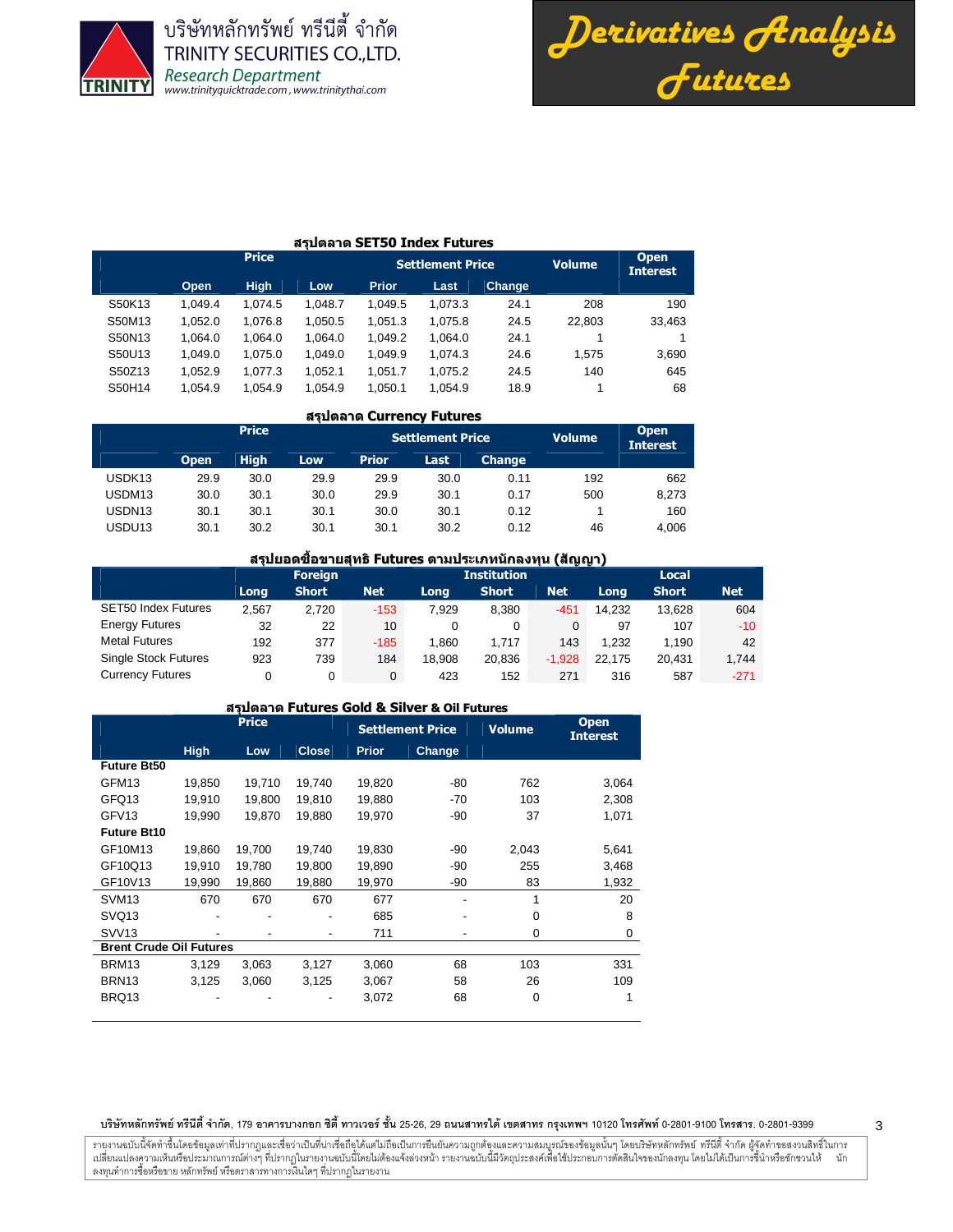

*Derivatives Analysis Futures*

| SET50  |                   |          |           |                                    |         |        |                |                           |           |                                    |
|--------|-------------------|----------|-----------|------------------------------------|---------|--------|----------------|---------------------------|-----------|------------------------------------|
|        | <b>Expiration</b> | Days to  | <b>Rf</b> | FV of periodic Current Fair future |         |        | <b>Current</b> | <b>Premium / Discount</b> | premium / | <b>Premium / Discount</b>          |
|        | date              | maturity |           | dividend                           | spot    | price  | future price   | from fair price (pts)     |           | discount (%) from spot price (pts) |
| S50K13 | 30-May-13         |          | 2.71%     | 2.2                                | 1072.57 | 1070.5 | 1073.6         | 3.1                       | 0.3       | 1.0                                |
| S50M13 | 27-Jun-13         | 29       | 2.71%     | 6.7                                | 1072.57 | 1068.2 | 1075.8         | 7.6                       | 0.7       | 3.2                                |
| S50U13 | 27-Sep-13         | 121      | 2.71%     | 15.0                               | 1072.57 | 1067.2 | 1074.5         | 7.3                       | 0.7       | 1.9                                |
| S50Z13 | 30-Dec-13         | 215      | 2.71%     | 17.0                               | 1072.57 | 1072.9 | 1076.2         | 3.3                       | 0.3       | 3.6                                |

| Gold              |                   |         |                     |           |           |                            |                |                           |              |
|-------------------|-------------------|---------|---------------------|-----------|-----------|----------------------------|----------------|---------------------------|--------------|
|                   | <b>Expiration</b> | Days to | <b>Current</b>      | <b>Rf</b> |           | <b>Current Fair future</b> | <b>Current</b> | <b>Premium / Discount</b> | premium /    |
|                   | date              |         | maturity spot (USD) |           | <b>FX</b> | price                      | future price   | from fair price (Bt)      | discount (%) |
| GFM13             | 27-Jun-13         | 29      | 1.382.1             | 2.74%     | 30.082    | 19.805                     | 19.880         | 75                        | 0.4%         |
| GFQ13             | 29-Aug-13         | 92      | 1.382.1             | 2.76%     | 30.082    | 19.900                     | 19.950         | 50                        | 0.2%         |
| GFV <sub>13</sub> | 29-Oct-13         | 153     | 1.382.1             | 2.77%     | 30.082    | 19.993                     | 20.060         | 67                        | 0.3%         |

|                   | <b>Expiration</b><br>date | Days to | <b>Current</b><br>maturity spot (USD) | Rf.   | Current<br>FX | <b>Fair future</b><br>price | <b>Current</b><br>future price | Premium / Discount<br>from fair price (Bt) | $\blacksquare$ premium /<br>discount (%) |
|-------------------|---------------------------|---------|---------------------------------------|-------|---------------|-----------------------------|--------------------------------|--------------------------------------------|------------------------------------------|
| SVM <sub>13</sub> | 27-Jun-13                 | 29      | 22.31                                 | 2.74% | 30.082        | 673                         | 667                            | -6                                         | $-0.8%$                                  |
| SVQ <sub>13</sub> | 29-Aug-13                 | 92      | 22.31                                 | 2.76% | 30.082        | 676                         | 660                            | -16                                        | $-2.3%$                                  |
| SVV <sub>13</sub> | 29-Oct-13                 | 153     | 22.31                                 | 2.77% | 30.082        | 679                         | 730                            | 51                                         | 7.5%                                     |

| <u>Brent</u>      |                   |         |                     |       |           |                            |                |                      |              |
|-------------------|-------------------|---------|---------------------|-------|-----------|----------------------------|----------------|----------------------|--------------|
|                   | <b>Expiration</b> | Days to | <b>Current</b>      | Rf.   |           | <b>Current</b> Fair future | <b>Current</b> | Premium / Discount   | premium /    |
|                   | date              |         | maturity spot (USD) |       | <b>FX</b> | price                      | future price   | from fair price (Bt) | discount (%) |
| BRM13             | 14-Jun-13         | 16      | 104.15              | 2.74% | 30.082    | 3.137                      | 3.138          |                      | $0.0\%$      |
| BRN <sub>13</sub> | $15 -$ Jul-13     | 47      | 104.15              | 2.74% | 30.082    | 3.144                      | 3.140          | -4                   | $-0.1%$      |
| BRQ13             | 15-Aug-13         | 78      | 104.15              | 2.76% | 30.082    | 3.152                      | 3.150          | $-2$                 | $-0.1%$      |

# **USD**

|                    | <b>Expiration</b><br>date | maturity | Days to Current FX | TH1YY | US1YY | <b>Fair future</b><br>price | <b>Current</b><br>future price | Premium / Discount<br>from fair price (Bt) | premium /<br>discount (%) |
|--------------------|---------------------------|----------|--------------------|-------|-------|-----------------------------|--------------------------------|--------------------------------------------|---------------------------|
| USDK <sub>13</sub> | 30-May-13                 |          | 30.082             | 2.74% | 0.04% | 30.08                       | 29.24                          | $-0.84$                                    | $-2.8%$                   |
| USDM <sub>13</sub> | 30-Jun-13                 | 32       | 30.082             | 2.74% | 0.04% | 30.15                       | 30.01                          | $-0.14$                                    | $-0.5%$                   |
| USDM <sub>13</sub> | $31 -$ Jul-13             | 63       | 30.082             | 2.76% | 0.07% | 30.22                       | 30.11                          | $-0.11$                                    | $-0.4%$                   |

\* In computing fair future price of oil, gold, and silver we disregard storage cost & convenience yield for simplicity reason

## **Fair gold spot price**

|                |       | Gold spot (USD/oz) |        |        |        |        |        |        |        |        |        |        |  |  |  |
|----------------|-------|--------------------|--------|--------|--------|--------|--------|--------|--------|--------|--------|--------|--|--|--|
|                |       | 1.329              | 1,339  | 1,349  | 1,359  | 1,369  | 1.379  | 1.389  | 1.399  | 1,409  | 1,419  | 1,429  |  |  |  |
|                | 29.83 | 18.844             | 18.277 | 17.851 | 17,568 | 17.426 | 17.426 | 17.568 | 17.851 | 18.277 | 18.844 | 19,553 |  |  |  |
|                | 29.88 | 18,717             | 18.154 | 17,732 | 17.450 | 17,309 | 17,309 | 17.450 | 17.732 | 18,154 | 18.717 | 19,422 |  |  |  |
|                | 29.93 | 18.623             | 18,062 | 17.642 | 17,361 | 17,221 | 17.221 | 17,361 | 17,642 | 18,062 | 18,623 | 19,323 |  |  |  |
|                | 29.98 | 18.560             | 18.001 | 17,582 | 17,303 | 17,163 | 17.163 | 17,303 | 17,582 | 18,001 | 18,560 | 19,258 |  |  |  |
|                | 30.03 | 18,528             | 17,970 | 17,552 | 17,273 | 17,134 | 17.134 | 17,273 | 17,552 | 17.970 | 18,528 | 19,225 |  |  |  |
| <b>THB/USD</b> | 30.08 | 18.528             | 17.970 | 17,552 | 17.273 | 17,134 | 17.134 | 17.273 | 17,552 | 17.970 | 18,528 | 19,225 |  |  |  |
|                | 30.13 | 18.560             | 18,001 | 17,582 | 17,303 | 17,163 | 17,163 | 17,303 | 17,582 | 18.001 | 18,560 | 19,258 |  |  |  |
|                | 30.18 | 18.623             | 18,062 | 17,642 | 17,361 | 17.221 | 17.221 | 17.361 | 17.642 | 18,062 | 18,623 | 19,323 |  |  |  |
|                | 30.23 | 18.717             | 18.154 | 17,732 | 17,450 | 17,309 | 17.309 | 17.450 | 17,732 | 18,154 | 18,717 | 19,422 |  |  |  |
|                | 30.28 | 18.844             | 18.277 | 17.851 | 17.568 | 17,426 | 17.426 | 17.568 | 17.851 | 18.277 | 18.844 | 19,553 |  |  |  |
|                | 30.33 | 19.002             | 18,430 | 18.001 | 17,715 | 17,572 | 17.572 | 17.715 | 18.001 | 18.430 | 19.002 | 19.717 |  |  |  |

บริษัทหลักทรัพย์ ทรีนีตี้ จำกัด, 179 อาคารบางกอก ซิตี้ ทาวเวอร์ ชั้น 25-26, 29 ถนนสาทรได้ เขตสาร กรุงเทพฯ 10120 โทรศัพท์ 0-2801-9399 คำสาร. 0-2801-9399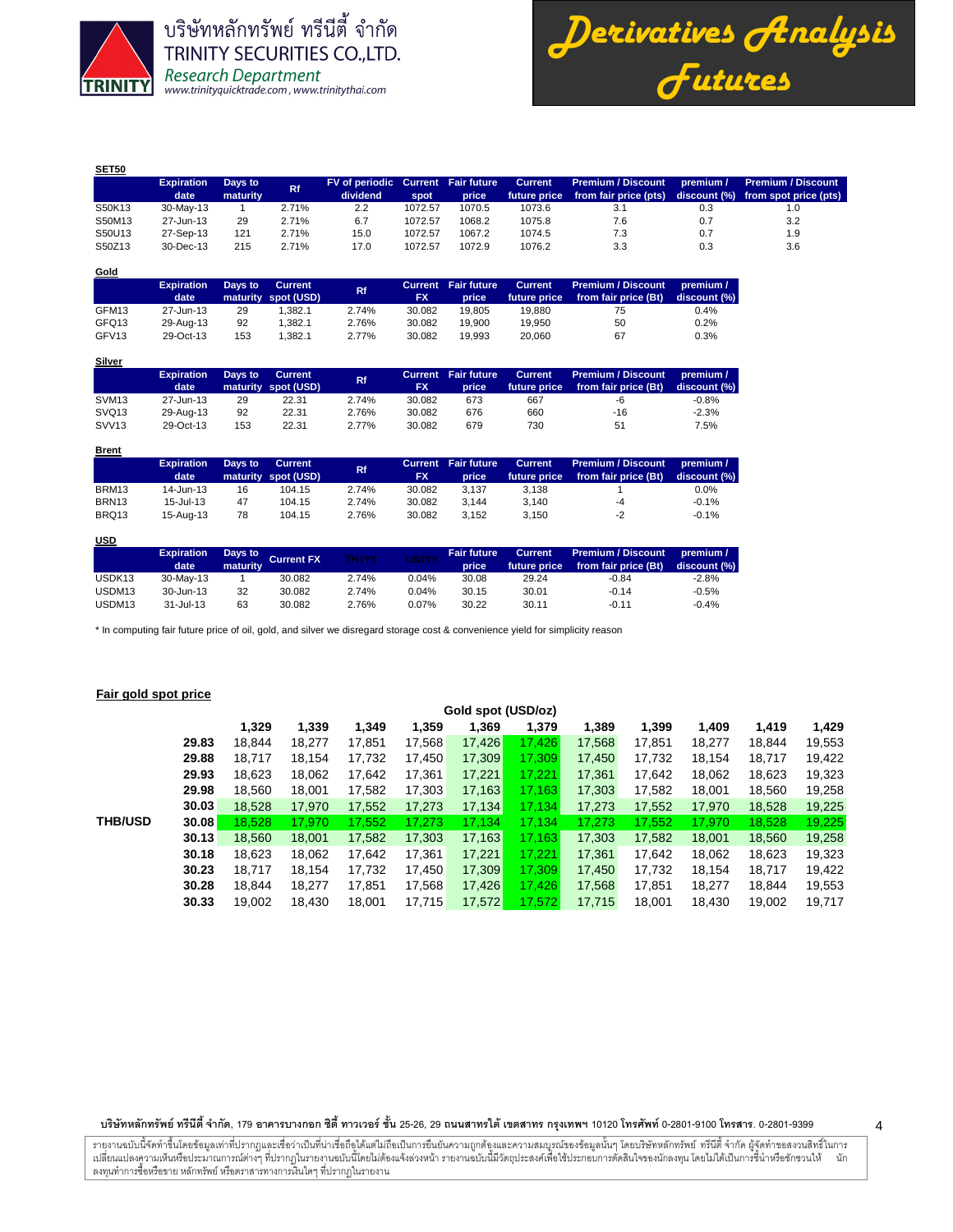



5

### **Fair silver spot price**

|                |       | Silver spot (USD/oz) |      |      |      |      |      |      |      |      |      |      |  |  |
|----------------|-------|----------------------|------|------|------|------|------|------|------|------|------|------|--|--|
|                |       | 19.8                 | 20.3 | 20.8 | 21.3 | 21.8 | 22.3 | 22.8 | 23.3 | 23.8 | 24.3 | 24.8 |  |  |
|                | 29.83 | 591                  | 531  | 487  | 457  | 442  | 442  | 457  | 487  | 531  | 591  | 666  |  |  |
|                | 29.88 | 592                  | 532  | 487  | 457  | 443  | 443  | 457  | 487  | 532  | 592  | 667  |  |  |
|                | 29.93 | 593                  | 533  | 488  | 458  | 443  | 443  | 458  | 488  | 533  | 593  | 668  |  |  |
|                | 29.98 | 594                  | 534  | 489  | 459  | 444  | 444  | 459  | 489  | 534  | 594  | 669  |  |  |
|                | 30.03 | 595                  | 535  | 490  | 460  | 445  | 445  | 460  | 490  | 535  | 595  | 670  |  |  |
| <b>THB/USD</b> | 30.08 | 596                  | 536  | 491  | 461  | 446  | 446  | 461  | 491  | 536  | 596  | 671  |  |  |
|                | 30.13 | 597                  | 537  | 491  | 461  | 446  | 446  | 461  | 491  | 537  | 597  | 672  |  |  |
|                | 30.18 | 598                  | 538  | 492  | 462  | 447  | 447  | 462  | 492  | 538  | 598  | 673  |  |  |
|                | 30.23 | 599                  | 538  | 493  | 463  | 448  | 448  | 463  | 493  | 538  | 599  | 674  |  |  |
|                | 30.28 | 600                  | 539  | 494  | 464  | 448  | 448  | 464  | 494  | 539  | 600  | 676  |  |  |
|                | 30.33 | 601                  | 540  | 495  | 464  | 449  | 449  | 464  | 495  | 540  | 601  | 677  |  |  |

### **Fair Brent spot price**

|                |       | <b>Brent spot (USD/bbl)</b> |       |       |       |       |       |       |       |       |       |       |
|----------------|-------|-----------------------------|-------|-------|-------|-------|-------|-------|-------|-------|-------|-------|
|                |       | 94                          | 96    | 98    | 100   | 102   | 104   | 106   | 108   | 110   | 112   | 114   |
|                | 29.83 | 2,809                       | 2,570 | 2,391 | 2,272 | 2,212 | 2,212 | 2,272 | 2,391 | 2,570 | 2,809 | 3,107 |
|                | 29.88 | 2,813                       | 2,574 | 2,395 | 2,276 | 2,216 | 2,216 | 2,276 | 2,395 | 2,574 | 2,813 | 3,112 |
|                | 29.93 | 2,818                       | 2,579 | 2,399 | 2,279 | 2,219 | 2,219 | 2,279 | 2,399 | 2,579 | 2,818 | 3,117 |
|                | 29.98 | 2,823                       | 2,583 | 2,403 | 2,283 | 2,223 | 2,223 | 2,283 | 2,403 | 2,583 | 2,823 | 3,123 |
|                | 30.03 | 2,828                       | 2,587 | 2,407 | 2,287 | 2,227 | 2,227 | 2,287 | 2,407 | 2,587 | 2,828 | 3,128 |
| <b>THB/USD</b> | 30.08 | 2,832                       | 2,592 | 2,411 | 2,291 | 2,231 | 2,231 | 2,291 | 2,411 | 2,592 | 2,832 | 3,133 |
|                | 30.13 | 2,837                       | 2,596 | 2,415 | 2,295 | 2,234 | 2,234 | 2,295 | 2,415 | 2,596 | 2,837 | 3,138 |
|                | 30.18 | 2,842                       | 2,600 | 2,419 | 2,298 | 2,238 | 2,238 | 2,298 | 2.419 | 2,600 | 2,842 | 3,143 |
|                | 30.23 | 2,846                       | 2,604 | 2,423 | 2,302 | 2,242 | 2,242 | 2,302 | 2,423 | 2,604 | 2,846 | 3,149 |
|                | 30.28 | 2,851                       | 2,609 | 2,427 | 2,306 | 2,245 | 2,245 | 2,306 | 2,427 | 2,609 | 2,851 | 3,154 |
|                | 30.33 | 2,856                       | 2,613 | 2,431 | 2,310 | 2,249 | 2,249 | 2,310 | 2,431 | 2,613 | 2,856 | 3,159 |
|                |       |                             |       |       |       |       |       |       |       |       |       |       |

| วันที่     | ้เหตุการณ์                                                     |
|------------|----------------------------------------------------------------|
| 28 พฤษภาคม | สหรัฐฯ - S&P Case-Shiller HPI 20-city, NSA Mar 1.4% / Feb 0.3% |
| 28 พฤษภาคม | สหรัฐฯ - Consumer Confidence May 76.2 / Apr 68.1               |
| 28 พฤษภาคม | สหรัฐฯ - Richmond Fed Mfg Index May -2.0 / Apr -6.0            |
| 28 พฤษภาคม | สหรัฐฯ - Dallas Fed Mfg Survey May -10.5 / Prior -15.6         |
| 28 พฤษภาคม | ญี่ปุ่น – Retail Sales Apr -0.1% / Mar -0.3%                   |
| 29 พฤษภาคม | เยอรมนี - Unemployment Rate May consensus 6.9% / Apr 6.9%      |
| 29 พฤษภาคม | เยอรมนี - CPI Mayp consensus 0.3% /Aprf -0.5%                  |
| 29 พฤษภาคม | อังกฤษ - CBI Distributive Trades May consensus 6 / Apr -1      |
| 30 พฤษภาคม | ยุโรป - EC Economic Sentiment May / Apr 88.6                   |
| 30 พฤษภาคม | สหรัฐฯ - GDP Q1:13 consensus 2.5% / Prior 2.5%                 |
| 30 พฤษภาคม | สหรัฐฯ – New Claims wk5/25 consensus 340 K / Prior 340 K       |
| 30 พฤษภาคม | สหรัฐฯ - Pending Home Sales Apr consensus 1.4% / Mar 1.5%      |
| 30 พฤษภาคม | ญี่ปุ่น - CPI Apr consensus -0.4% / Mar 0.2%                   |
| 30 พฤษภาคม | ญี่ปุ่น - Household Spending Apr consensus 2.9% / Mar 5.2%     |
| 30 พฤษภาคม | ญี่ปุ่น - Unemployment Rate Apr consensus 4.1% / Mar 4.1%      |
| 30 พฤษภาคม | ญี่ปุ่น - Industrial Production Apr consensus 0.6% / Mar 0.2%  |

# บริษัทหลักทรัพย์ ทรีนีตี้ จำกัด, 179 อาคารบางกอก ซิตี้ ทาวเวอร์ ชั้น 25-26, 29 ถนนสาทรได้ เขตสาร กรุงเทพฯ 10120 โทรศัพท์ 0-2801-9399 คำสาร. 0-2801-9399